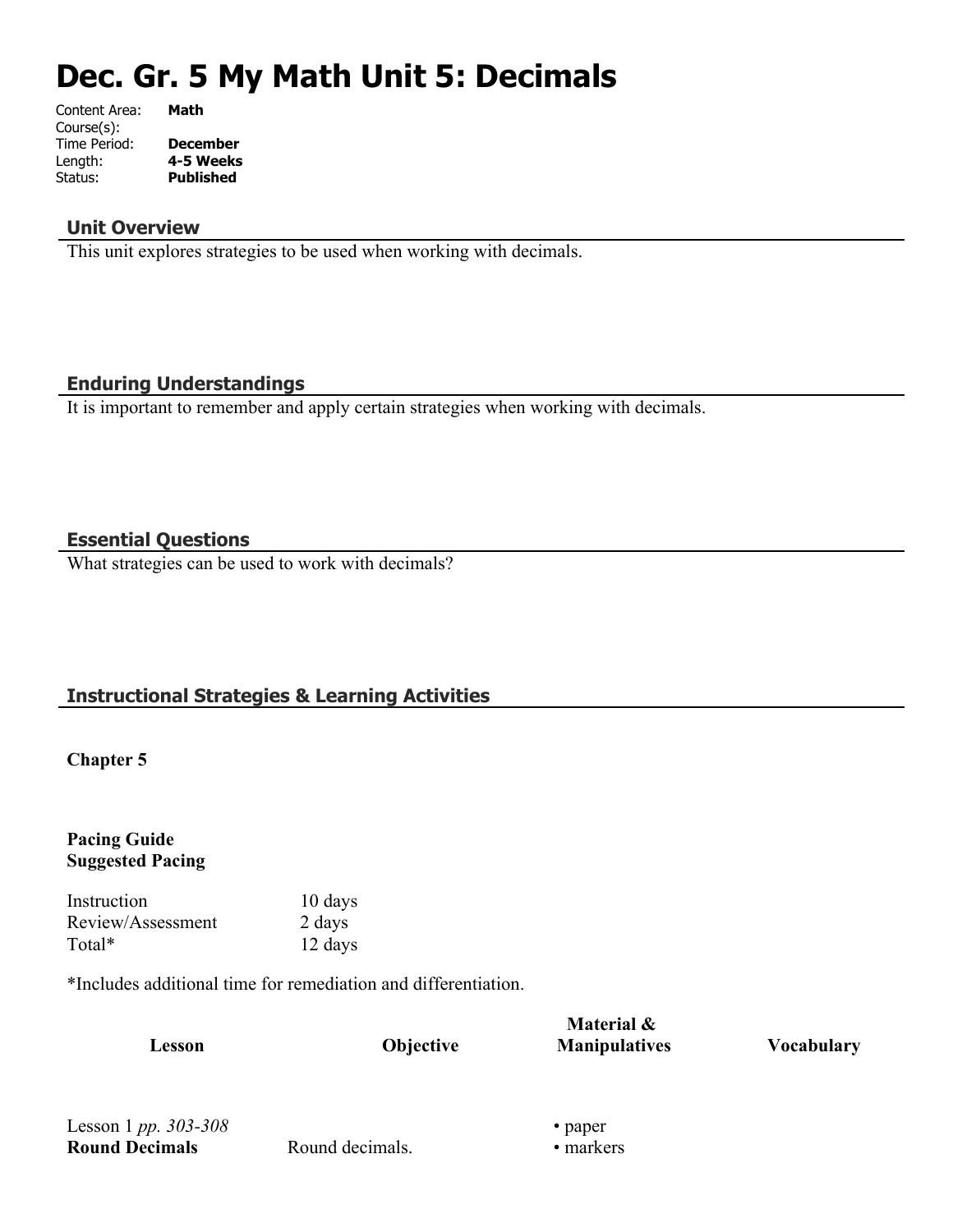| Lesson 3 pp. $315 - 320$<br><b>Problem Solving</b><br><b>Investigation: Estimate</b><br>or Exact Answer<br><b>Check My Progress</b> | Solve problems by using an<br>estimate or an exact answer.                                                     |                                                       |                                                                                                                                                          |
|-------------------------------------------------------------------------------------------------------------------------------------|----------------------------------------------------------------------------------------------------------------|-------------------------------------------------------|----------------------------------------------------------------------------------------------------------------------------------------------------------|
| Lesson 4 pp. 323-328<br><b>Hands On: Add Decimals</b><br><b>Using Base-Ten Blocks</b>                                               | Explore adding decimals<br>using base-ten blocks.                                                              | • base-ten<br>blocks                                  |                                                                                                                                                          |
| Lesson 5 pp. $329 - 334$<br><b>Hands On: Add Decimals</b><br><b>Using Models</b>                                                    | Explore adding decimals<br>using models.                                                                       | • $10$ -by- $10$<br>grids                             |                                                                                                                                                          |
| Lesson 6 pp. $335 - 340$<br><b>Add Decimals</b><br><b>Check My Progress</b>                                                         | Add decimals.                                                                                                  | • an assortment<br>of coin and bill<br>denominations. |                                                                                                                                                          |
| Lesson 7 pp. $341 - 346$<br><b>Addition Properties</b>                                                                              | Use the Associative,<br>Commutative, and Identity<br>Properties to add whole numbers<br>and decimals mentally. | • index cards                                         | <b>Commutative Property of</b><br><b>Addition</b><br><b>Associative Property of</b><br><b>Addition</b><br><b>Identity Property of</b><br><b>Addition</b> |
| Lesson 8 pp. 349-354<br><b>Hands On: Subtract</b><br><b>Decimals Using Base-Ten</b><br><b>Blocks</b>                                | Explore subtracting<br>decimals using base-ten blocks.                                                         | • base-ten<br>blocks                                  |                                                                                                                                                          |

• menus from a pizza restaurant

Lesson 2 *pp. 309-314* **Estimate Sums and**

Estimate sums and differences by rounding.

**Differences**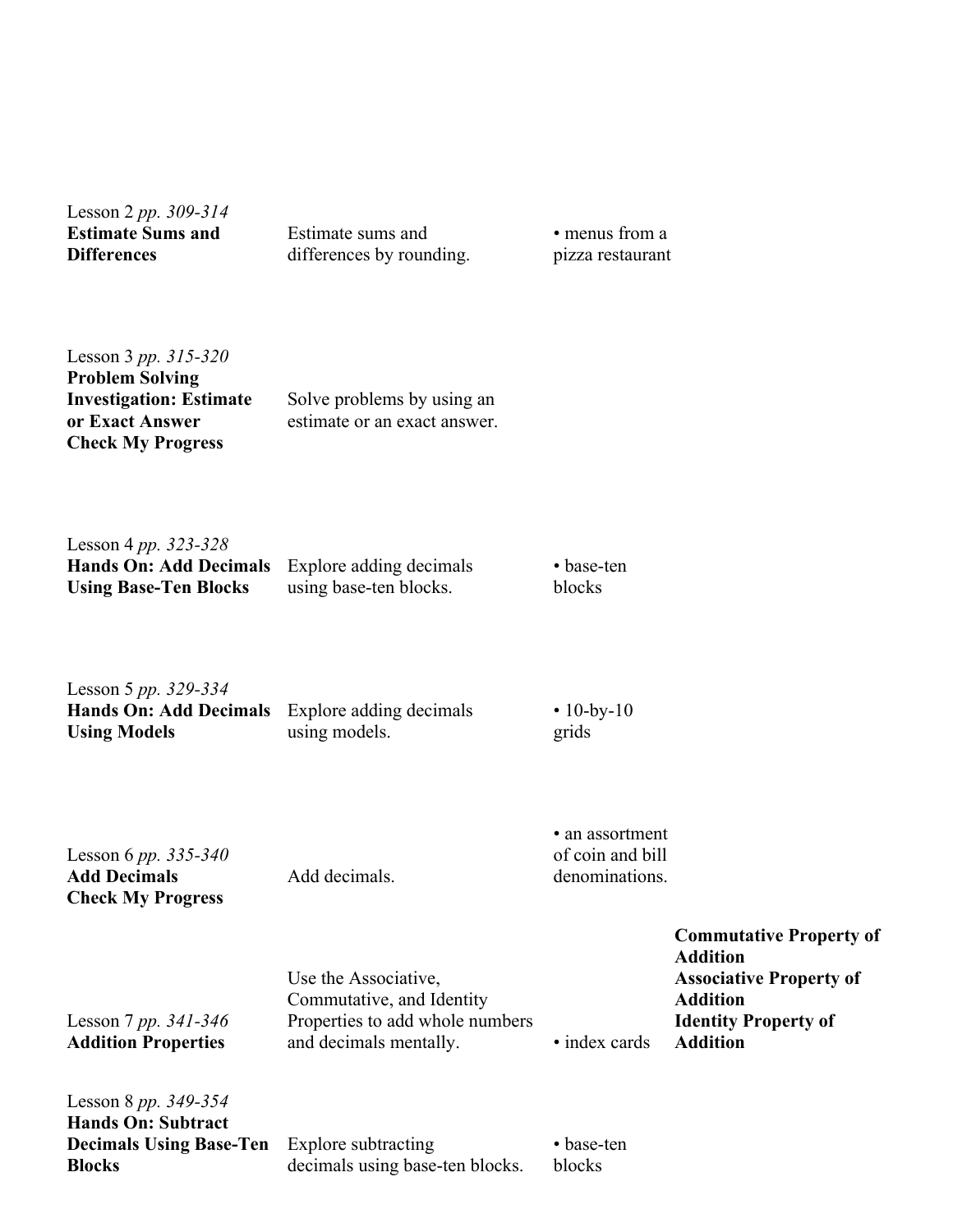| Lesson 9 pp. $355-360$       |
|------------------------------|
| <b>Hands On: Subtract</b>    |
| <b>Decimals Using Models</b> |

| Explore subtracting    |
|------------------------|
| decimals using models. |

• 10-by-10 grids

Lesson 10*pp. 361-366* **My Chapter Review**

**Subtract Decimals** Subtract decimals. • dominos **inverse operations**

## **Integration of Career Readiness, Life Literacies and Key Skills**

Students will work in cooperative groups to solve problems. Students will interact with the Smartboard to enhance the learning process.

| TECH.9.4.5.DC.4      | Model safe, legal, and ethical behavior when using online or offline technology (e.g.,<br>$8.1.5.NI.2$ ).                                                                                         |
|----------------------|---------------------------------------------------------------------------------------------------------------------------------------------------------------------------------------------------|
| TECH.9.4.5.CT.4      | Apply critical thinking and problem-solving strategies to different types of problems such<br>as personal, academic, community and global (e.g., 6.1.5. Civics CM.3).                             |
| TECH.9.4.5.CT.3      | Describe how digital tools and technology may be used to solve problems.                                                                                                                          |
| <b>TECH.9.4.5.CT</b> | Critical Thinking and Problem-solving                                                                                                                                                             |
| <b>WRK.9.2.5.CAP</b> | Career Awareness and Planning                                                                                                                                                                     |
| WRK.9.2.5.CAP.1      | Evaluate personal likes and dislikes and identify careers that might be suited to personal<br>likes.                                                                                              |
| WRK.9.2.5.CAP.2      | Identify how you might like to earn an income.                                                                                                                                                    |
| WRK.9.2.5.CAP.3      | Identify qualifications needed to pursue traditional and non-traditional careers and<br>occupations.                                                                                              |
| WRK.9.2.5.CAP.4      | Explain the reasons why some jobs and careers require specific training, skills, and<br>certification (e.g., life guards, child care, medicine, education) and examples of these<br>requirements. |

## **Technology and Design Integration**

Students will interact with the Smartboard to enhance the learning process. Students will use Dreambox to enhance and expand their knowledge. Students will supplement learning through mrnussbaum.com as needed.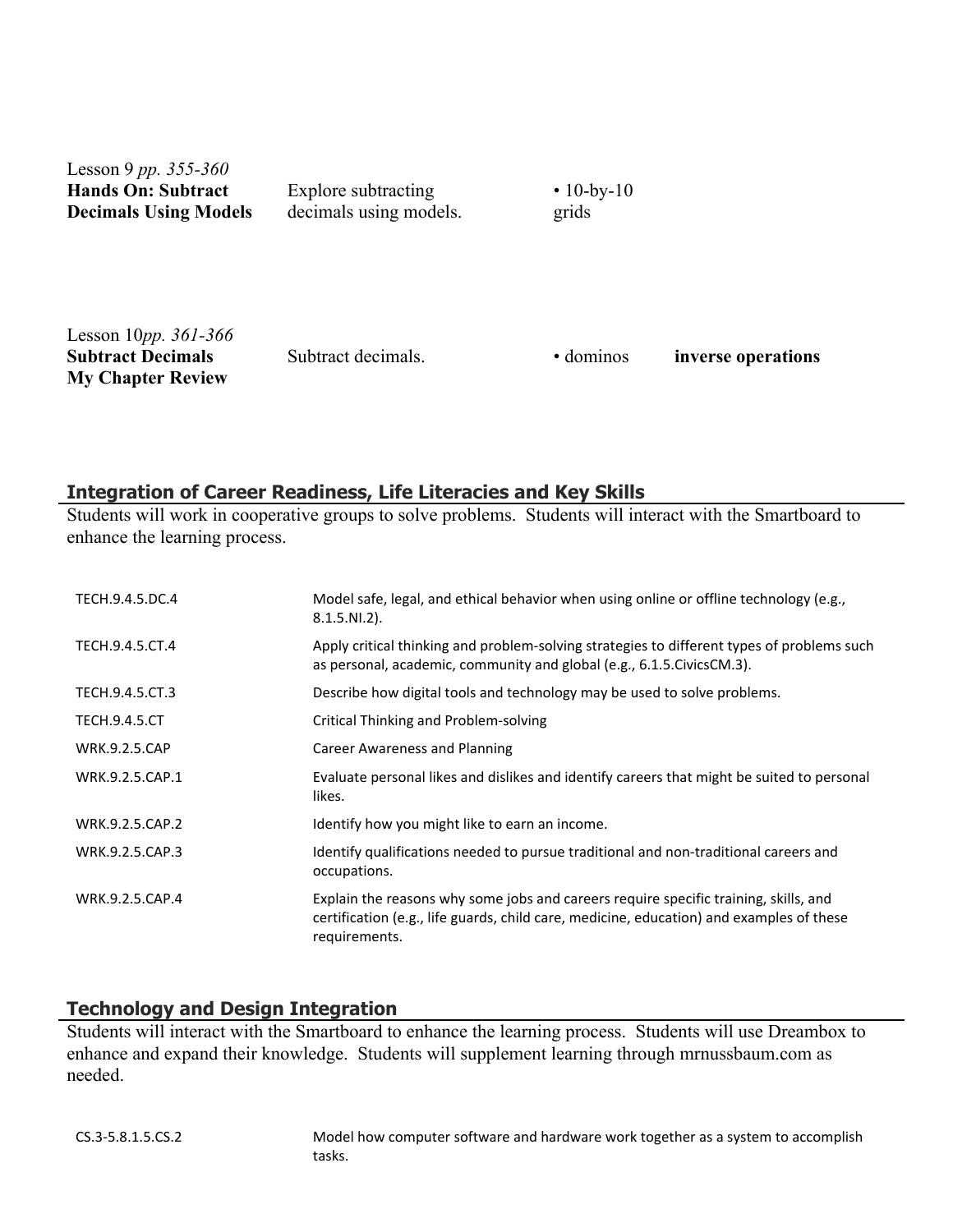|                       | Data can be organized, displayed, and presented to highlight relationships.                                        |
|-----------------------|--------------------------------------------------------------------------------------------------------------------|
| CS.3-5.8.1.5.DA.1     | Collect, organize, and display data in order to highlight relationships or support a claim.                        |
| $CS.3 - 5.8.1.5.CS.3$ | Identify potential solutions for simple hardware and software problems using common<br>troubleshooting strategies. |

## **Interdisciplinary Connections**

Students read and write throughout the unit.

| LA.RL.5.4   | Determine the meaning of words and phrases as they are used in a text, including<br>figurative language such as metaphors and similes.    |
|-------------|-------------------------------------------------------------------------------------------------------------------------------------------|
| LA.RI.5.10  | By the end of year, read and comprehend literary nonfiction at grade level text-complexity<br>or above, with scaffolding as needed.       |
| LA.RF.5.4   | Read with sufficient accuracy and fluency to support comprehension.                                                                       |
| LA.RF.5.4.A | Read grade-level text with purpose and understanding.                                                                                     |
| LA.RI.5.4   | Determine the meaning of general academic and domain-specific words and phrases in a<br>text relevant to a grade 5 topic or subject area. |

## **Differentiation**

Differentiation:

- Use of different resources to match the readiness levels of the students when working on the activities in the daily lessons.
- Respond to students' needs for reteaching, reinforcing, and extending learning.
- Use of a variety of instructional strategies to engage students in learning.
- Question prompts to promote student engagement
- Small group settings as needed for specific skills
- Use discussion to promote collaboration among students
- Integrate technology to offer varied learning experiences
- Adjust instruction based on formative tasks/assessments

#### **Modifications & Accommodations**

Modifications & Accommodations:

- In class support and scaffolding based on the individual IEP's
- Independent levels on My Math and Splash Math